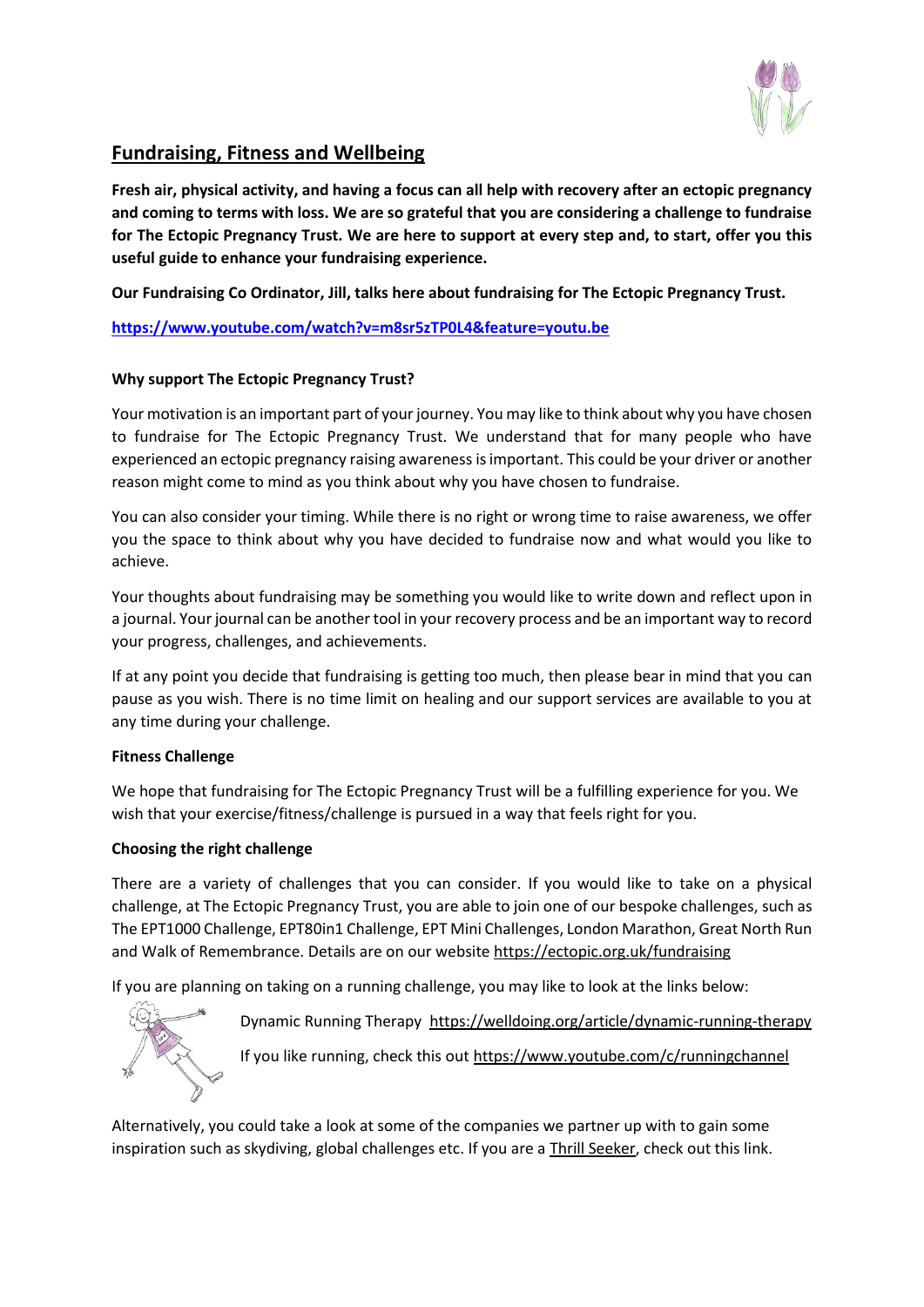



You may have your own ideas and we would love hear about your own challenge. This could include swimming in a pool or lake, cycling to a place of interest or popular cycle route, walking a particular distance or well-known stretch of land, hiking up a mountain or even a local walk with friends.

## **1. Tracking your challenge**

If you would like to track your mileage during your challenge, then you could use a fitness tracker/sports watch such as a Garmin/Apple watch. Many of these products have an app which you can download to track distance and monitor how well you are doing; this can be very motivating and keep you on track. For example, with a Garmin watch, you are able to use Garmin Connect as an app and set your chosen challenge as a 'challenge' within Garmin. Further details can be found here: <https://connect.garmin.com/>

Strava is another application to help track your progress and at The Ectopic Pregnancy Trust we have our own Strava account which you can follow here: [London, England, United Kingdom Club | EPT Fundraisers on Strava](https://www.strava.com/clubs/1028774)



#### **2. What to wear**

When taking on any level of physical fitness, it is important to be comfortable in what you are wearing and please make sure you have the correct clothing and equipment that feels right for you. The weather is a key factor during any outdoor challenge and please bear in mind to wear extra layers in adverse conditions, carry waterproofs if they may be required, wear a hat and protective clothing and sunscreen during the warmer months of the year and reflective items in the dark.



Shoes are key to enjoying your fitness and the right pair can prevent injury. If you are going to be covering a lot of miles, do invest in supportive trainers. Many running shops offer gait assessment and will be able to recommend appropriate shoes.

On the day of your run, if you have family and friends supporting you, leave a bag of dry and warm clothes at the finish line with them, with a refreshing drink, some nutrition, and any additional items you may want or need.

You could buy an EPT Fitness Box to help you raise awareness during your challenge of ectopic pregnancy and the charity:<https://shop.ectopic.org.uk/collections/ept-boxes/products/fitness-box>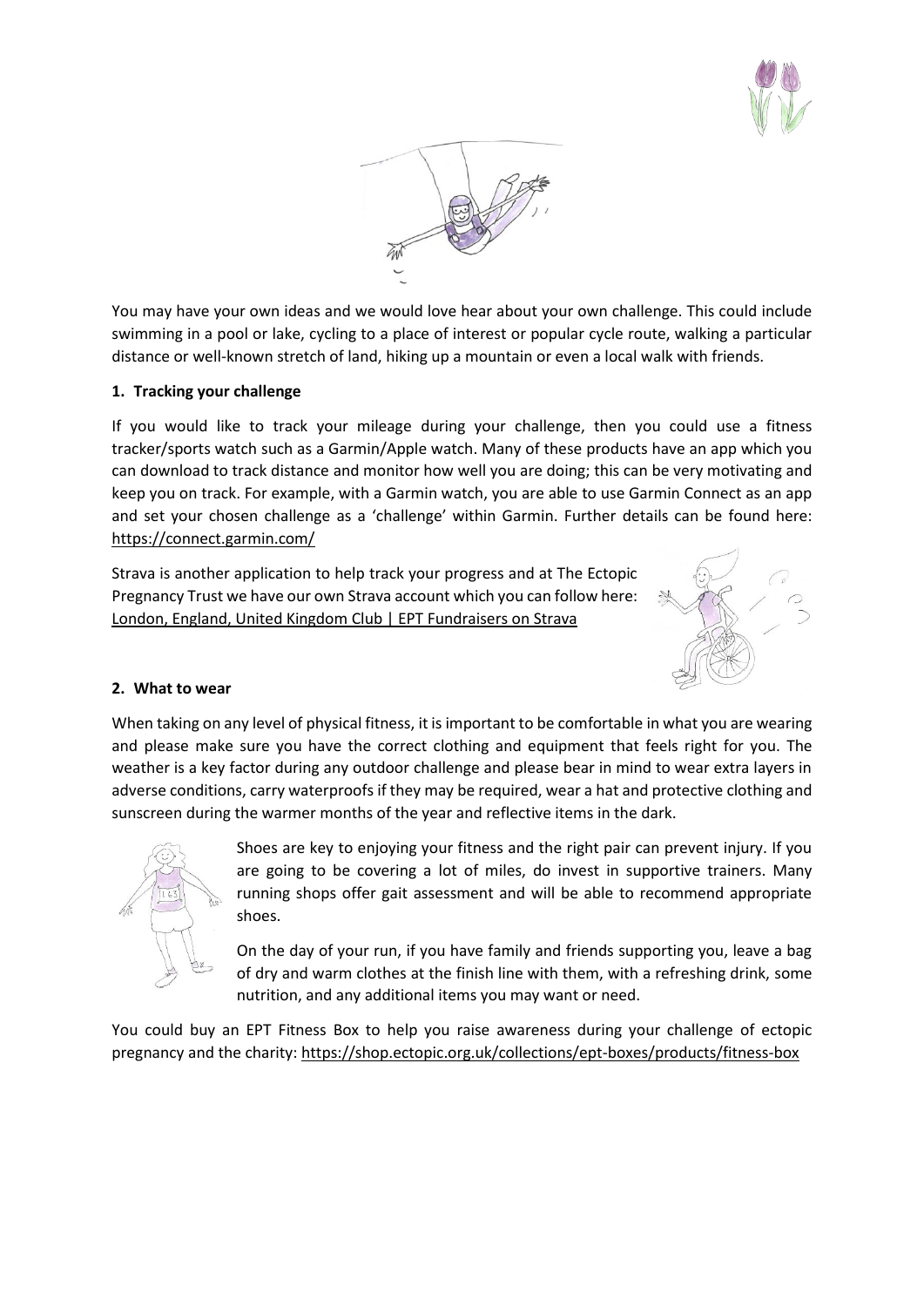

# **3. Joining you on your journey**

**Music** - If you like to listen to music, you could set a playlist during your training or the event itself for motivation. We even have a Spotify playlist which was created for the EPT80 in 1 Challenge[: Spotify](https://open.spotify.com/playlist/0SSxYawlyZWv6rEDoR3OMz?si=05BmPdEmSw2YN2JBImQRmA&nd=1) – [EPT80in1](https://open.spotify.com/playlist/0SSxYawlyZWv6rEDoR3OMz?si=05BmPdEmSw2YN2JBImQRmA&nd=1)



Music can be therapeutic and make the soul sing and you may like to listen to calmer, soothing tunes at the end of the day and reflect on how far you have come. This may be a time of relaxation and an effective way to quieten the mind and simply be in the present.

**Friends/family** – You may like to set up a group (maybe a WhatsApp running group) to organise for friends and family to join you on your runs/physical activity. This can help ensure that you show up and keep account of your mileage and training, but also provide you with the motivation to keep going when some days seem a little harder than others. Having support from friends and family members who mean the most to you also enables you to connect with them more. When often the grief after loss can be very overwhelming and hard to explain, simply being with them may help the healing process.

**Clubs -** You may want to see if there is a local running group that meets regularly to provide structure and motivation. They will have varying groups depending on fitness levels. If you are brand new to running and would like to start a running challenge, then many clubs will offer the None to Run programme or N2R as it is known, which is a 12 week programme designed for beginners and a lovely way to help you gain confidence and meet new people of the same ability. Alternatively, you could check out local boot camps or exercise classes.

**Parkrun** - You may want to join a free, friendly **5k parkrun.** These take place at various locations across the country every Saturday morning at 9am. We have collaborated with Parkrun UK and created The Ectopic Pregnancy Trust running club. You can select us as your running club on your profile and then help spread awareness on the event's results page. For more information, take a look at [home | parkrun UK](https://www.parkrun.org.uk/)

**Dogs** – If you have a four-legged friend, they can be a perfect companion on your challenge and we always love seeing photos of dogs!



# **4. What to eat**

Nutrition is crucial when taking on physical activity, especially if you are increasing your daily exercise – are you eating the right types and amounts of food and are you drinking plenty of fluids?

Following loss, simply taking care of yourself can become overwhelming and even the structure of making a meal using a recipe can help, taking some time to make something that you like or something new to try.



**We are not experts in the right foods to eat during training/recovery, but we really love the [SportShoes Running Hub](https://www.sportsshoes.com/running-hub/nutrition/) They have some great nutritional advice from experts and there is a lot of valuable information on their blog.**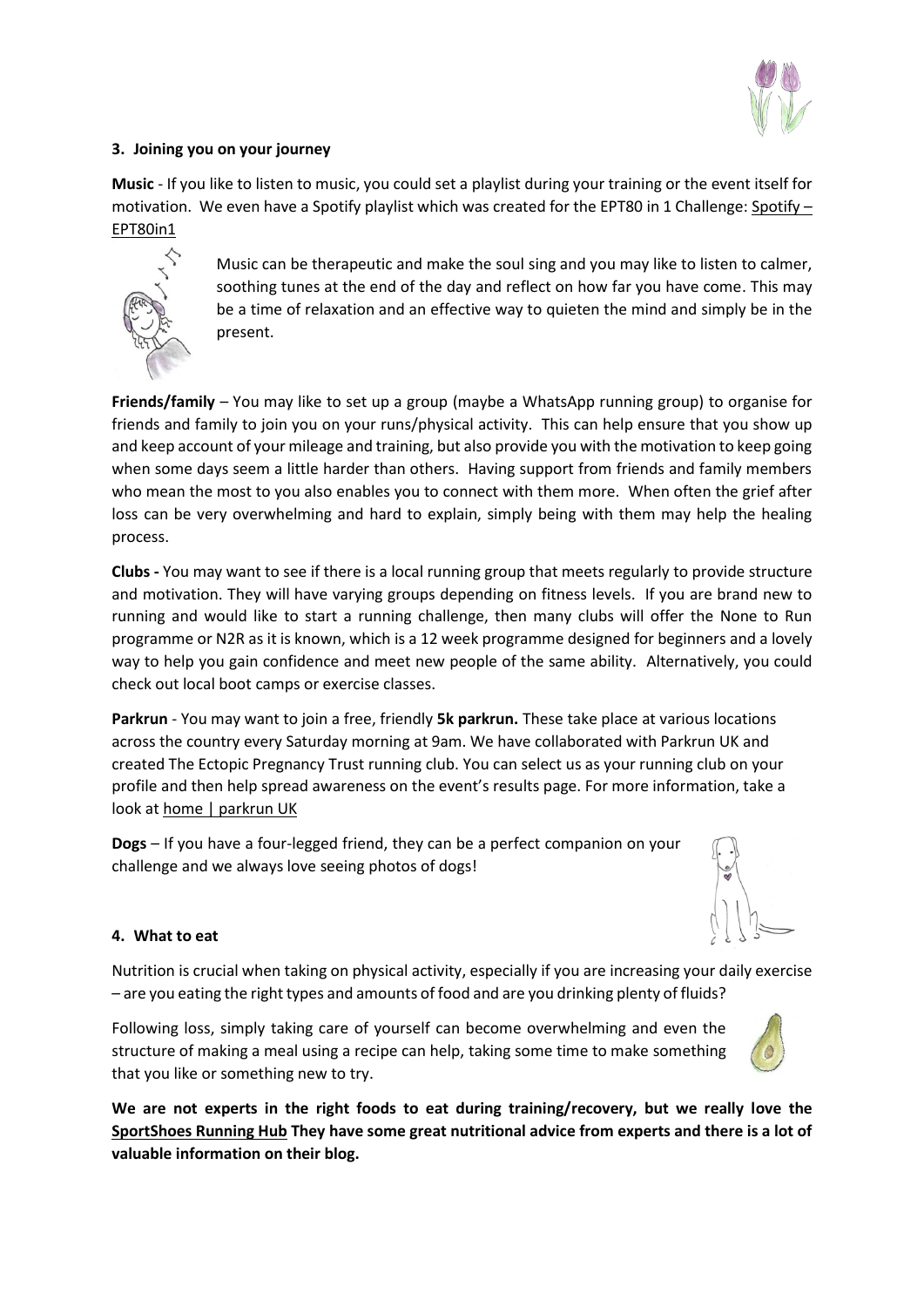

## **5. Find motivation – it is worth it…**

- Even if the weather isn't on your side, it is often great just to get out into the fresh air. It can even feel more uplifting completing a run in the pouring rain! (Dress appropriately!)
- Pop your running/cycling gear on when you get up so you know you will go.
- Put a note on the fridge to remind you to get out/diarise your activity/keep a blog.
- Book some races spread across the year to keep you motivated. [www.goodrunguide.co.uk/RaceFinder.asp](http://www.goodrunguide.co.uk/RaceFinder.asp)
- Mix it up! Don't stick to same walk/run/cycle instead go for some hills, off-road, trails, cross country, canal paths, intervals. Explore and have fun!
- Plan to walk up a mountain a month.

## **6. After exercise/activity care**

#### **Stretching**

Please remember the importance of stretching after exercise. This is an interesting article on Dynamic [Stretching.](https://www.stretching-exercises-guide.com/dynamic-stretching.html) There are many reasons generally we know why we should stretch to avoid injury or stiffness the next day. However, it is also thought to have both physiological and psychological effects.

- **Physical benefit –** the build-up of lactic acids in your muscles can lead to muscle soreness and fatigue. Stretching after a workout helps to reduce muscle fatigue. When you stretch after a workout, your muscles are warm and you benefit from increased blood circulation. Stretching will help your muscles to recover faster from a tough workout. Muscle soreness is one of the reasons that many people skip exercising. When you stretch, the likelihood is much higher that you will proceed with your next workout and prevent future injury.
- **Psychological Benefits -** it is widely thought that when you stretch after working out, your mind has a chance to tune into how your body is feeling. You breathe through a stretch and pay attention to any aches and pains in your body. The mind-body connection is important for relaxation and stress relief. Stretching helps to calm the nerves and relax the mind. Stretching in the cool down portion of your workout is a very healthy practice for both the body and the mind.

#### **Rest days**

Rest days during your fitness challenge are just as important as exercise. Taking regular breaks allows your body to recover and repair. Reducing risk of injury prevents muscle fatigue, improves performance, and supports healthy sleep. Interestingly when someone is physically burnt out, hormones like serotonin and cortisol become imbalanced. This can cause changes like irritability and mood swings. Letting your body rest is the best thing you can do for your fitness success.



To make most out of your rest days, try very low-impact workouts like yoga. This is a lovely activity to do on a rest day as it is an excellent way for improving body awareness, breathing, and flexibility. Yoga also helps to build strength while loosening your muscles and can promote calmness, leaving you feeling refreshed and ready for your next exercise.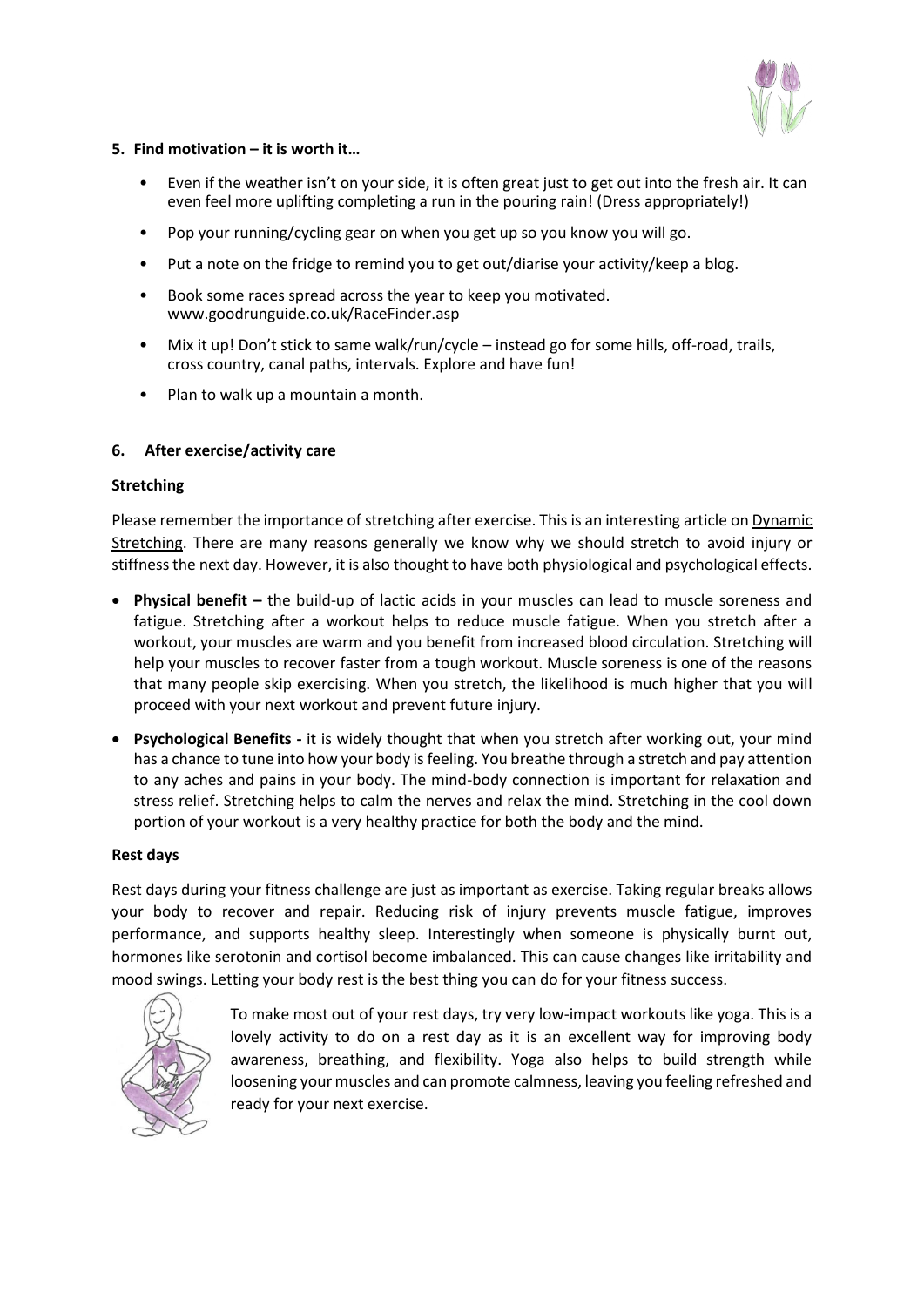

# **Treats**

Don't forget to treat yourself – have a lovely bubble bath, celebratory drink, massage or meet up with friends.

# **7. Sharing your story**

Your support means the world to us and, by sharing your story with the local media in your area, you can help raise even more awareness and funds. We understand that talking about your personal experience can be daunting. There is often a mix of emotions of wanting to help others going through a similar experience, but also feeling nervous at thinking about such a difficult time. If you choose to share your story, we are here to help.

**Our Press Officer, Natalie**, is available to support and gently guide you through the process.

We love seeing what you are up to so please if you can share any **photos and maybe small videos** (landscape and under a minute long) on any of the social media platforms that you use please do tag us.

# **Platform tags:**

Instagram - @ectopicpregnancy

Twitter - @TheEPT

Facebook - Ectopic Pregnancy Trust

TikTok - @ectopicpregnancy

**Isobel**, one of our lovely fundraisers and supporters has created a TikTok video and shares her tips, advice and encouragement for anyone taking on a running challenge.

EPT fundraiser, Isobel, gives us her top tips for long runs on Vimeo **<https://vimeo.com/694115830>**

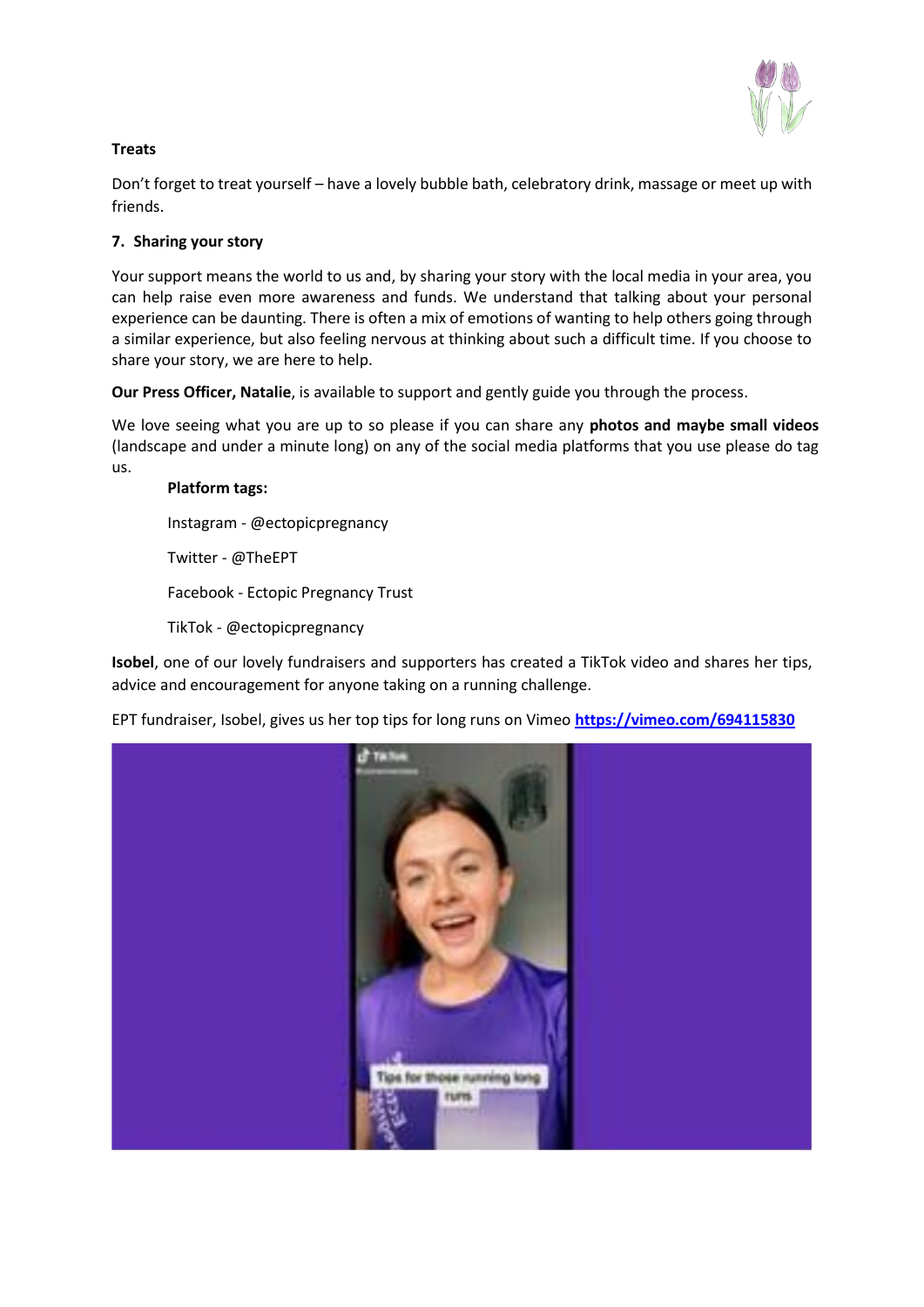

## **Your Wellbeing During Fundraising**

We are aware that raising awareness can bring up many emotions and please talk to us via our support services as we are always here for you, not only during your challenge but at any stage in your healing after loss. Our website provides the support services available to you [https://ectopic.org.uk/how-we](https://ectopic.org.uk/how-we-can-help)[can-help](https://ectopic.org.uk/how-we-can-help)

**Walking** in the fresh air is calming and a little walk can provide some space for self-care. You may like to think about the sounds you hear during your walk, how the air feels on your face, the colours of the landscape around you and notice what you see. You can journal about your walk experience and observations at the end of the day.

**Journaling** is a way to express your experiences and emotions and you may like to write down how you feel during your challenge and how is it going. You will then be able to look back on your notes

and remind yourself of how far you have come – you can do it and we are here every step of the way with you. This can simply be done using a pen and paper or a notebook, but we also have an EPT journal for a meaningful touch: [https://shop.ectopic.org.uk/collections/other/products/ept-branded](https://shop.ectopic.org.uk/collections/other/products/ept-branded-notebook)[notebook](https://shop.ectopic.org.uk/collections/other/products/ept-branded-notebook)

**Gratitude** is something you could add into your journal each day and simply write down three things you are grateful for each day during your fundraising. You could also keep a little gratitude jar and pop notes into this jar each day. If you choose, you could involve your partner or family. Your gratitude

notes do not need to be lengthy – it can be a simple "*I am grateful for... the encouragement... a cup of tea at the end of the day... the sun shining.... hearing the birds sing"* etc. At the end of the challenge, you could empty the jar and reflect on how this makes you feel.

**Meditation** is a way to quieten the mind and turn your attention inwards. It allows you to stay in the moment and simply breathe as you may find your challenge becomes a little overwhelming. You could simply sit and breathe in the healing energy and acknowledge that "*I am safe, I am well and I am loved"*.

**Switch off** -sometimes knowing when to turn off your social media can be really powerful and a break away from the noise can be a very healthy decision.

**Structure and routine** - having a training plan/routine to follow with your challenge/fundraising activity can be a very effective way for many to get through tough days/weeks/months.

Please remember there is **no time limit** on your journey through grief and loss and being kind to yourself and having patience with your body and mind is very important. We are here to help you at every stage in your recovery and you may like to read this section on our website <https://ectopic.org.uk/emotional-recovery/my-feelings>

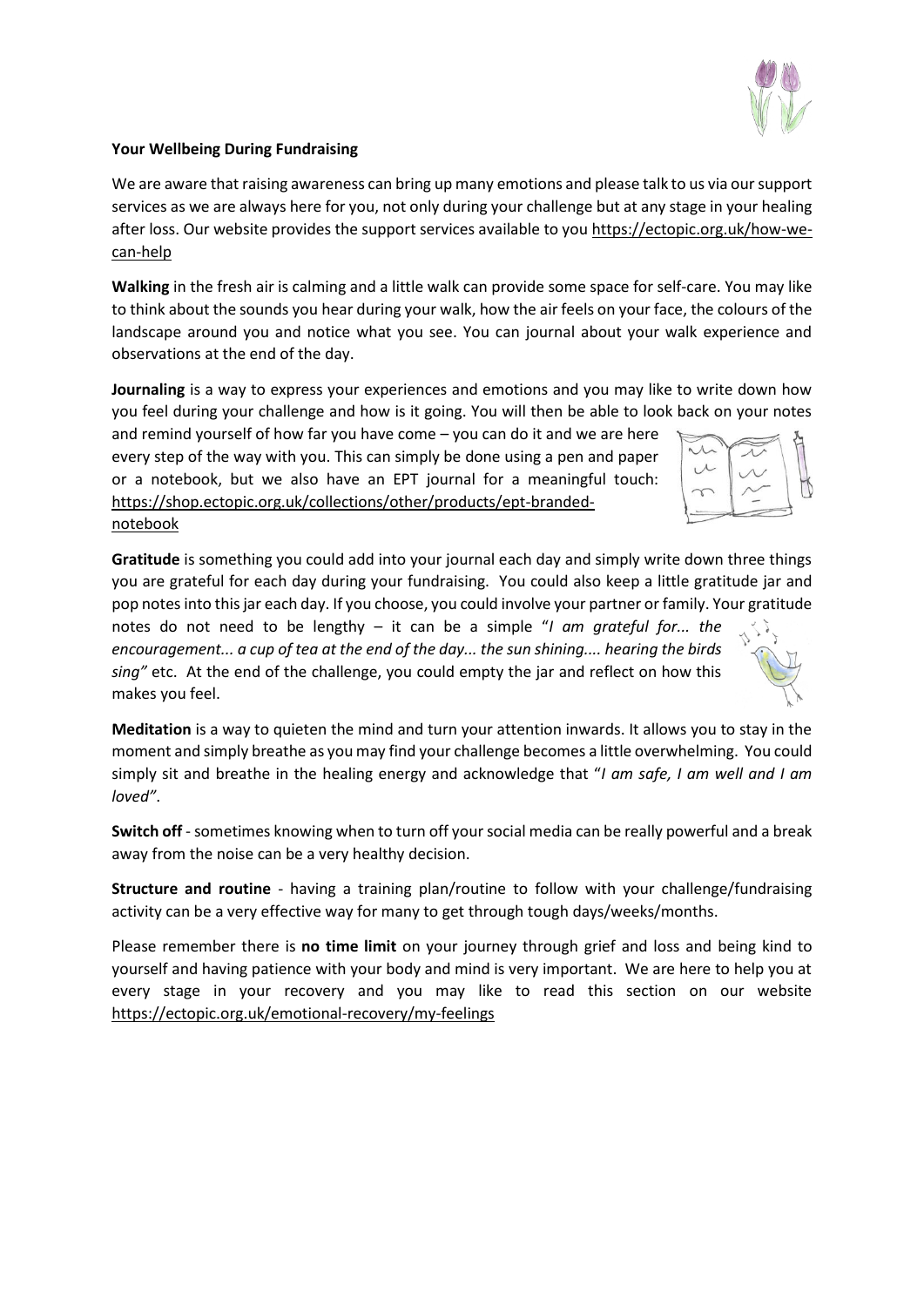

**Reading** - do you like to read? We have selected a few books you may like to read during your challenge

Fiona Oakes - Running for Good

Paulo Coelho - The Alchemist

Brene Brown - Rising Strong

Edith Eger - The Gift

**Things for you -** You may like to take some time gardening, plant a tulip for your pregnancy/baby in the garden or grow on the windowsill to help your healing and recovery.

Engage in other activities that bring you your time of calm such as painting, doing a jigsaw, spending time on a particular craft, or playing a musical instrument. Time spent on something that brings you joy can be such a release and valuable time to think about you. Honour space and time just for you. Self-care is not selfish; it is a vital part of your recovery.

Throughout your fundraising, please remember that You are **Enough**. Whether you complete your challenge or not, your journey through healing takes time and you are enough. **You are valued and appreciated – by all of us here at The EPT and those around you.**